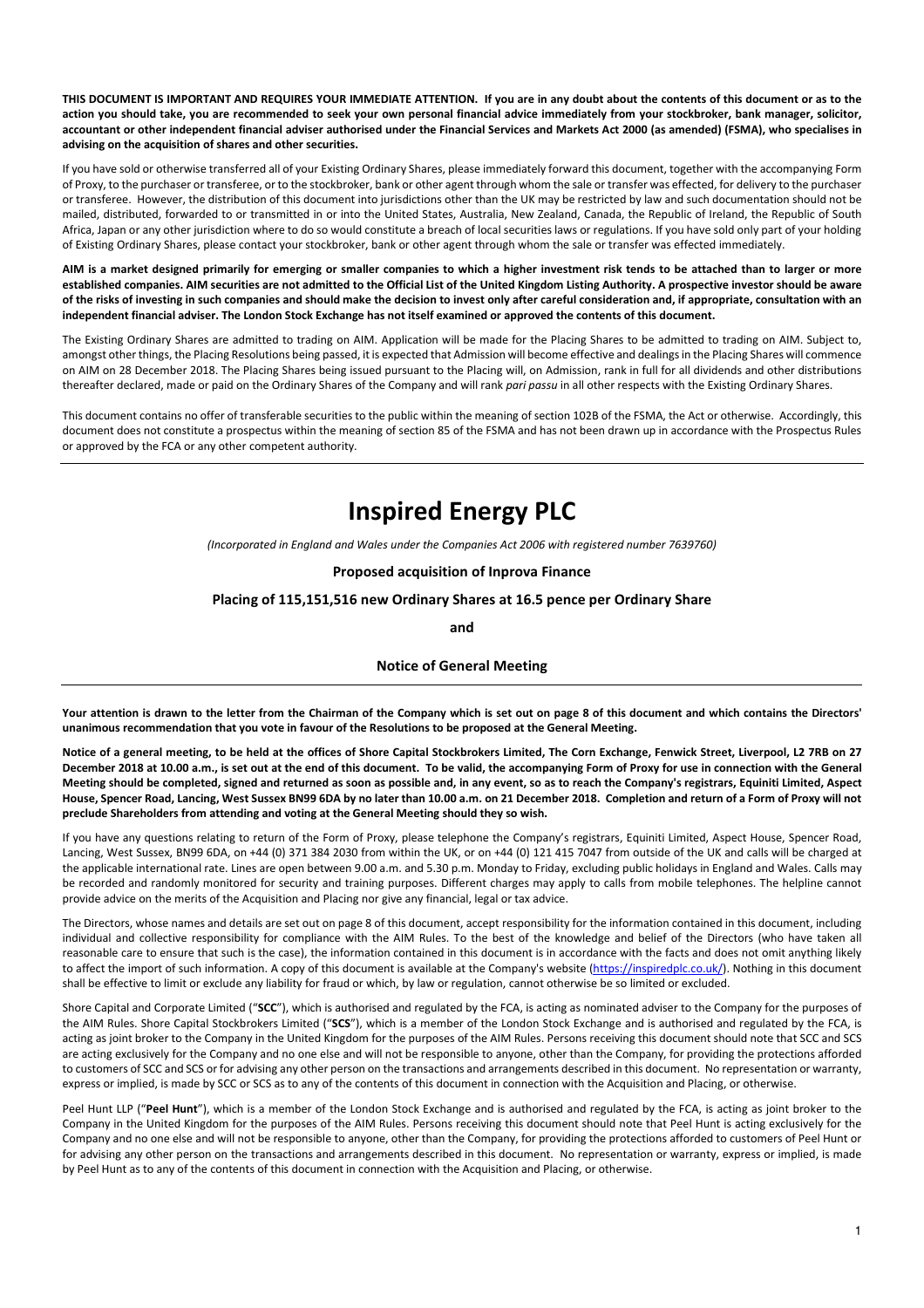#### IMPORTANT NOTICE

#### Cautionary note regarding forward-looking statements

This document includes statements that are, or may be deemed to be, "forward-looking statements". These forward-looking statements can be identified by the use of forward-looking terminology, including the terms "believes", "estimates", "plans", "projects", "anticipates", "expects", "intends", "may", "will", or "should" or, in each case, their negative or other variations or comparable terminology. These forward-looking statements include matters that are not historical facts. They appear in a number of places throughout this document and include statements regarding the Directors' current intentions, beliefs or expectations concerning, amongst other things, the Enlarged Group's results of operations, financial condition, liquidity, prospects, growth, strategies and the Enlarged Group's markets.

By their nature, forward-looking statements involve risk and uncertainty because they relate to future events and circumstances. Actual results and developments could differ materially from those expressed or implied by the forward-looking statements.

Forward-looking statements may and often do differ materially from actual results. Any forward-looking statements in this document are based on certain factors and assumptions, including the Directors' current view with respect to future events, and are subject to risks relating to future events and other risks, uncertainties and assumptions relating to the Enlarged Group's operations, results of operations, growth strategy and liquidity. Whilst the Directors consider these assumptions to be reasonable based upon information currently available, they may prove to be incorrect. Save as required by law or by the AIM Rules, the Company undertakes no obligation to release publicly the results of any revisions to any forward-looking statements in this document that may occur due to any change in the Directors' expectations or to reflect events or circumstances after the date of this document.

#### Notice to overseas persons

The distribution of this document and/or the Form of Proxy in certain jurisdictions may be restricted by law and therefore persons into whose possession these documents come should inform themselves about and observe any such restrictions. Any failure to comply with these restrictions may constitute a violation of the securities laws of any such jurisdiction.

#### Basis on which information is presented

In this document, references to "pounds sterling", "£", "pence" and "p" are to the lawful currency of the United Kingdom.

#### References to defined terms

Certain terms used in this document are defined and explained in the section of this document headed "Definitions".

All dates and times referred to in this document are, unless otherwise stated, references to the date in London and to London time, respectively.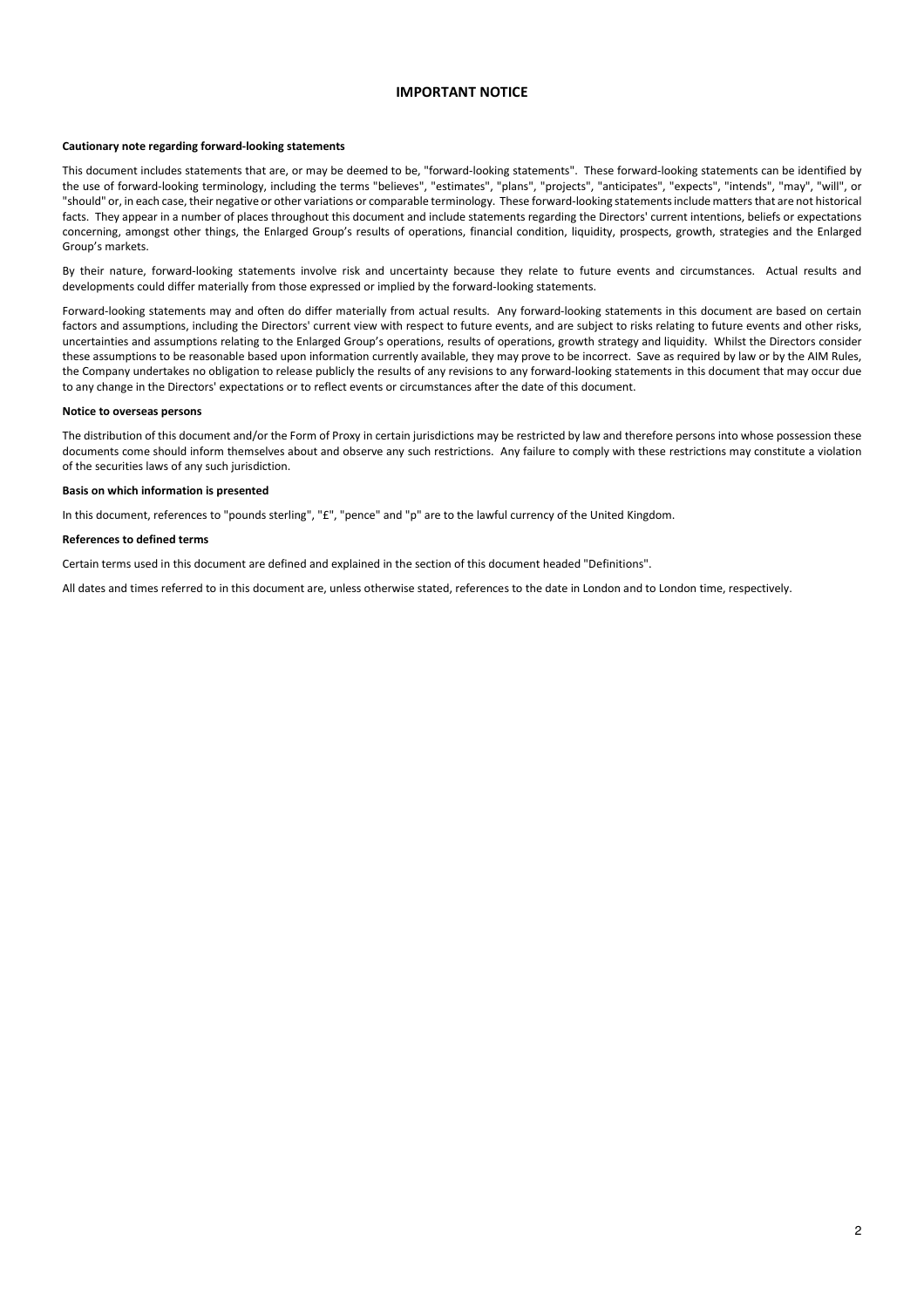#### **CONTENTS**

|                                                           | Page |
|-----------------------------------------------------------|------|
| <b>Definitions</b>                                        | 4    |
| <b>Expected timetable of principal events</b>             | 7    |
| <b>Statistics relating to the Acquisition and Placing</b> | 7    |
| Letter from the Chairman                                  | 8    |
| <b>Notice of General Meeting</b>                          | 16   |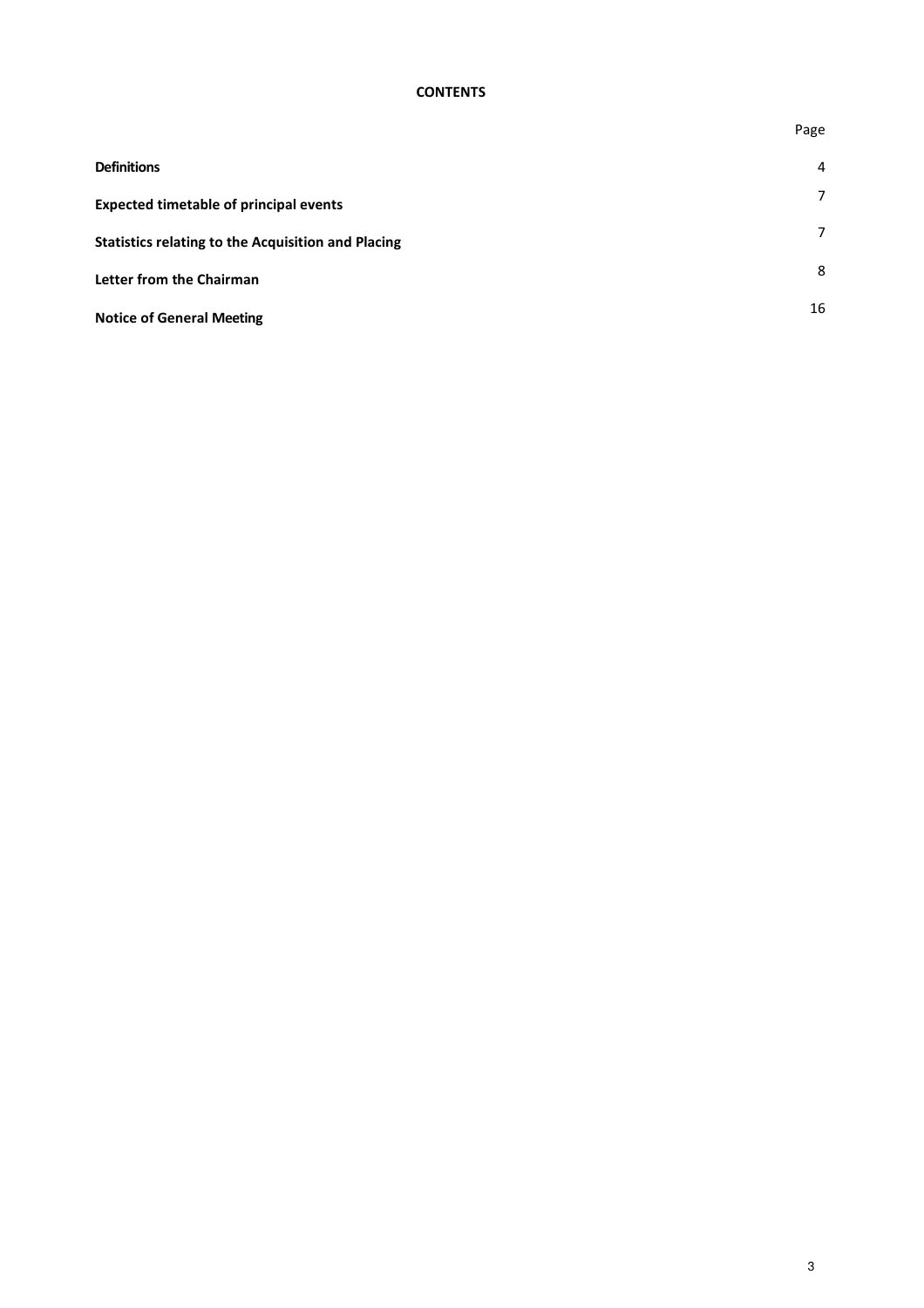# Definitions

| "Acquisition"                 | the proposed acquisition by Inspired of Inprova Finance pursuant to the Acquisition<br>Agreement;                                                                                                                                                                           |
|-------------------------------|-----------------------------------------------------------------------------------------------------------------------------------------------------------------------------------------------------------------------------------------------------------------------------|
| "Acquisition<br>Agreement"    | the conditional agreement dated 6 December 2018 between (1) the Vendor, (2)<br>warrantors as defined therein and (3) Inspired;                                                                                                                                              |
| "Act"                         | the Companies Act 2006;                                                                                                                                                                                                                                                     |
| "Adjusted EBITDA"             | earnings before interest, taxation, depreciation and amortisation, excluding exceptional<br>items, central costs and share-based payments;                                                                                                                                  |
| "Adjusted EPS"                | adjusted earnings per share represents the earnings per share, as adjusted to remove the<br>effect of fees associated with acquisitions, restructuring costs, the amortisation of<br>intangible assets and share-based payment costs which have been expensed to the Group; |
| "Admission"                   | admission of the Placing Shares to trading on AIM becoming effective in accordance with<br>Rule 6 of the AIM Rules;                                                                                                                                                         |
| "AIM"                         | the AIM market operated by the London Stock Exchange;                                                                                                                                                                                                                       |
| "AIM Rules"                   | the AIM Rules for Companies published by the London Stock Exchange from time to time;                                                                                                                                                                                       |
| "Brokers"                     | Shore Capital and Peel Hunt;                                                                                                                                                                                                                                                |
| "Chairman"                    | the non-executive chairman whose name is set out on page 8 of this document;                                                                                                                                                                                                |
| "Consideration"               | the £19.5 million due in cash on completion of the Acquisition;                                                                                                                                                                                                             |
| "Company" or<br>"Inspired"    | Inspired Energy PLC, a company incorporated and registered in England and Wales with<br>registered number 7639760;                                                                                                                                                          |
| "Cornwall Insight"            | Cornwall Insight Limited, a company incorporated in England and Wales with registered<br>number 5379768;                                                                                                                                                                    |
| "CREST"                       | the relevant system (as defined in the CREST Regulations) in respect of which Euroclear is<br>the operator (as defined in those regulations);                                                                                                                               |
| "CREST Manual"                | the CREST reference manual available from https://www.euroclear.com/site/public/EUI;                                                                                                                                                                                        |
| "CREST Regulations"           | the Uncertificated Securities Regulations 2001 (S.I. 2001 No. 3755);                                                                                                                                                                                                        |
| "Directors" or "Board"        | the directors of the Company whose names are set out on page 8 of this document, or any<br>duly authorised committee thereof;                                                                                                                                               |
| "EBITDA"                      | earnings before interest, taxation, depreciation and amortisation;                                                                                                                                                                                                          |
| "Enlarged Group"              | the Group as enlarged by the Acquisition;                                                                                                                                                                                                                                   |
| "Enlarged Share<br>Capital"   | the issued share capital of the Company as enlarged by the Placing Shares;                                                                                                                                                                                                  |
| "Euroclear"                   | Euroclear UK & Ireland Limited, the operator of CREST;                                                                                                                                                                                                                      |
| "Existing Ordinary<br>Shares" | the 598,821,924 ordinary shares of 0.125 pence each in the capital of the Company in issue<br>at the date of this document;                                                                                                                                                 |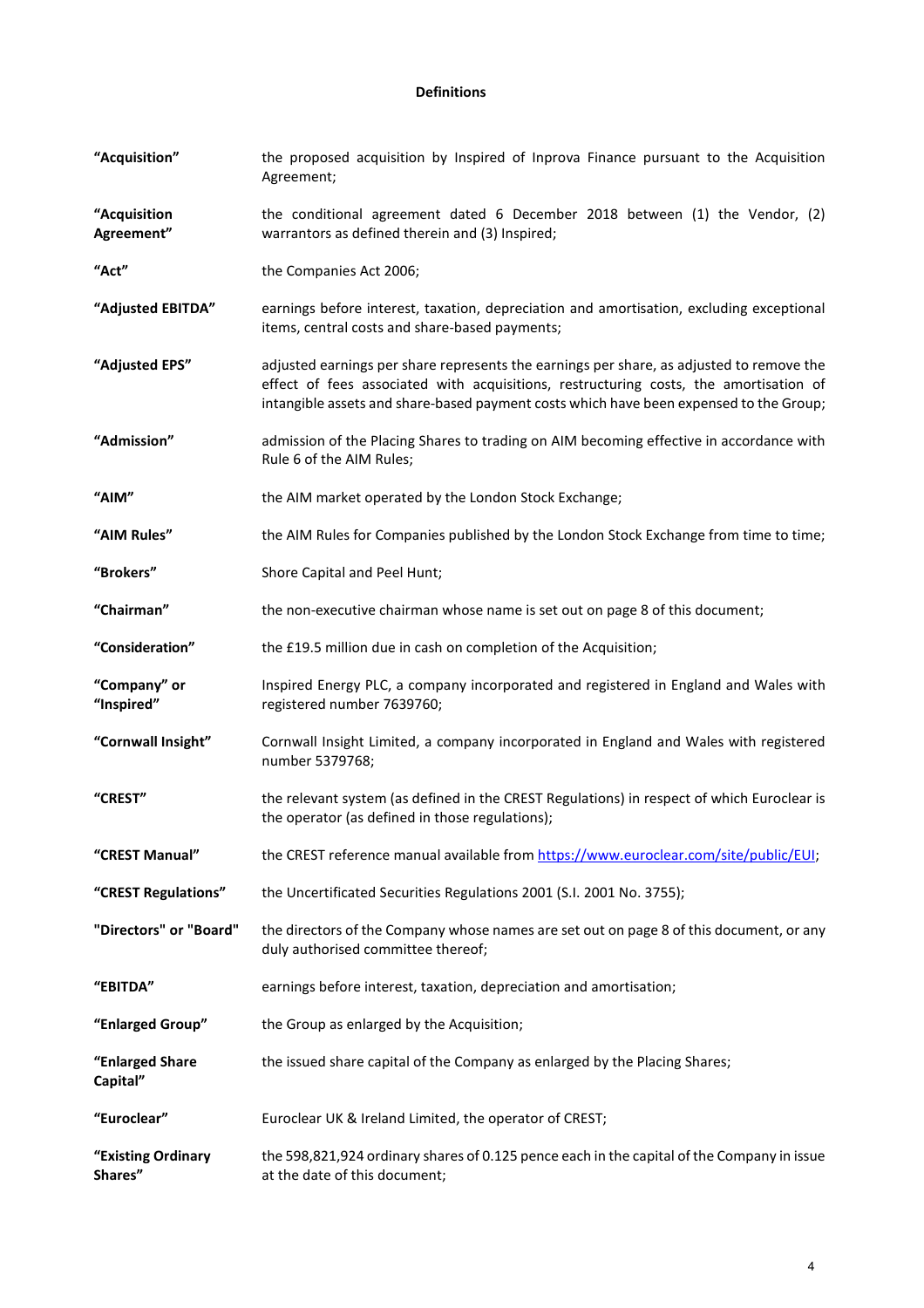| "FCA"                                        | the UK Financial Conduct Authority;                                                                                                                                                                                                                                                   |
|----------------------------------------------|---------------------------------------------------------------------------------------------------------------------------------------------------------------------------------------------------------------------------------------------------------------------------------------|
| "Form of Proxy"                              | the form of proxy for use in connection with the General Meeting, which accompanies this<br>document;                                                                                                                                                                                 |
| "FSMA"                                       | the Financial Services and Markets Act 2000;                                                                                                                                                                                                                                          |
| $"$ FY"                                      | financial year to 31 December;                                                                                                                                                                                                                                                        |
| "GAAP"                                       | <b>Generally Accepted Accounting Principles;</b>                                                                                                                                                                                                                                      |
| "General Meeting" or<br>"GM"                 | the general meeting of the Company to be held at Shore Capital Stockbrokers Limited, The<br>Corn Exchange, Fenwick Street, Liverpool, L2 7RB on 27 December 2018 at 10.00 a.m.,<br>notice of which is set out at the end of this document;                                            |
| "Group"                                      | the Company and its subsidiaries as at the date of this document;                                                                                                                                                                                                                     |
| "H1"                                         | six months to 30 June;                                                                                                                                                                                                                                                                |
| "Inprova Group"                              | Inprova Group Limited, a company incorporated in England and Wales with registered<br>number 4729586;                                                                                                                                                                                 |
| "Inprova Finance" or<br>"IFL"                | Inprova Finance Limited, a company incorporated in England and Wales with registered<br>number 7818875;                                                                                                                                                                               |
| "London Stock<br>Exchange"                   | London Stock Exchange plc;                                                                                                                                                                                                                                                            |
| "Notice of General<br>Meeting"               | the notice convening the General Meeting which is set out at the end of this document;                                                                                                                                                                                                |
| "Ordinary Shares"                            | ordinary shares of 0.125 pence each in the capital of the Company;                                                                                                                                                                                                                    |
| "Peel Hunt"                                  | Peel Hunt LLP, the Company's joint broker for the purposes of the AIM Rules;                                                                                                                                                                                                          |
| "Placing"                                    | the conditional placing of the Placing Shares by Shore Capital and Peel Hunt, as agents on<br>behalf of the Company, pursuant to the Placing Agreement, further details of which are<br>set out in this document;                                                                     |
| "Placing Agreement"                          | the conditional agreement dated 6 December 2018 and made between (1) SCC, (2) SCS,<br>(3) Peel Hunt, and (4) the Company in relation to the Placing, further details of which are<br>set out in this document;                                                                        |
| "Placing Price"                              | 16.5 pence per Placing Share;                                                                                                                                                                                                                                                         |
| "Placing Resolutions"                        | Resolutions 1 and 2;                                                                                                                                                                                                                                                                  |
| "Placing Shares"                             | the 115,151,516 new Ordinary Shares to be issued and allotted by the Company pursuant<br>to the Placing;                                                                                                                                                                              |
| "Procurement<br><b>Corporate Order Book"</b> | the aggregate revenue expected by the Group in respect of signed contracts between an<br>Inspired client and an energy supplier for the remainder of such contracts (where the<br>contract is live) or for the duration of such contracts (where the contract has yet to<br>commence; |
| "Prospectus Rules"                           |                                                                                                                                                                                                                                                                                       |
|                                              | the prospectus rules made by the FCA pursuant to section 73A of the FSMA;                                                                                                                                                                                                             |
| "Q1"                                         | three months to 31 March;                                                                                                                                                                                                                                                             |
| "Registrars"                                 | Equiniti Limited;                                                                                                                                                                                                                                                                     |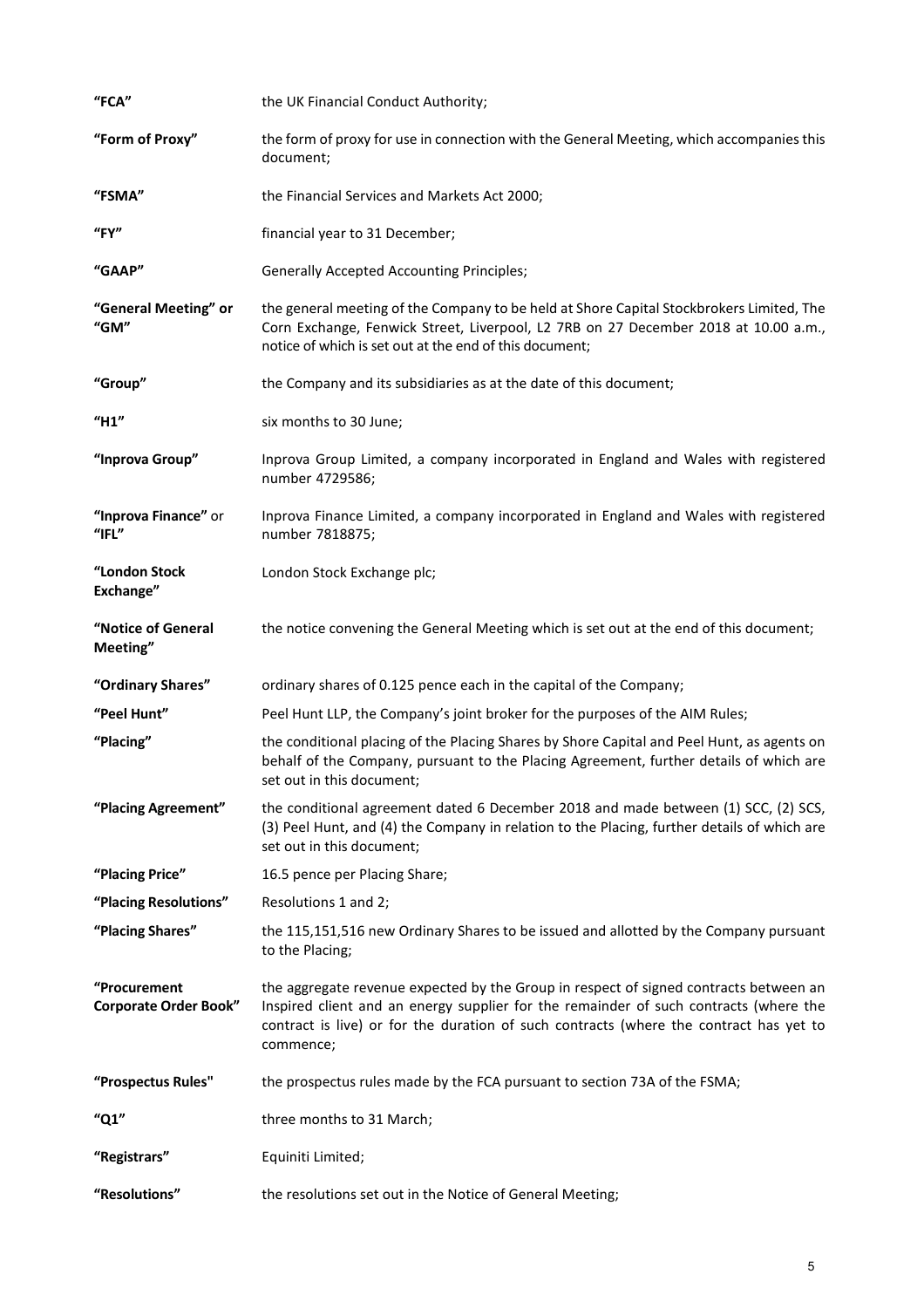| "SCC"                       | Shore Capital and Corporate Limited, the Company's nominated adviser for the purposes<br>of the AIM Rules; |
|-----------------------------|------------------------------------------------------------------------------------------------------------|
| "SCS"                       | Shore Capital Stockbrokers Limited, the Company's joint broker for the purposes of the<br>AIM Rules;       |
| "Shareholders"              | holders of Existing Ordinary Shares;                                                                       |
| "Shore Capital"             | SCC and/or SCS, as the context requires;                                                                   |
| "SME"                       | small and medium-sized enterprises;                                                                        |
| "TPI $"$                    | third party intermediary;                                                                                  |
| "UK" or "United<br>Kingdom" | the United Kingdom of Great Britain and Northern Ireland; and                                              |
| "Vendor"                    | Inprova Group.                                                                                             |

Note: Any reference to any provision of any legislation includes any amendment, modification, re-enactment or extension of it. Words importing the singular include the plural and vice versa and words importing the masculine gender shall include the feminine or neuter gender.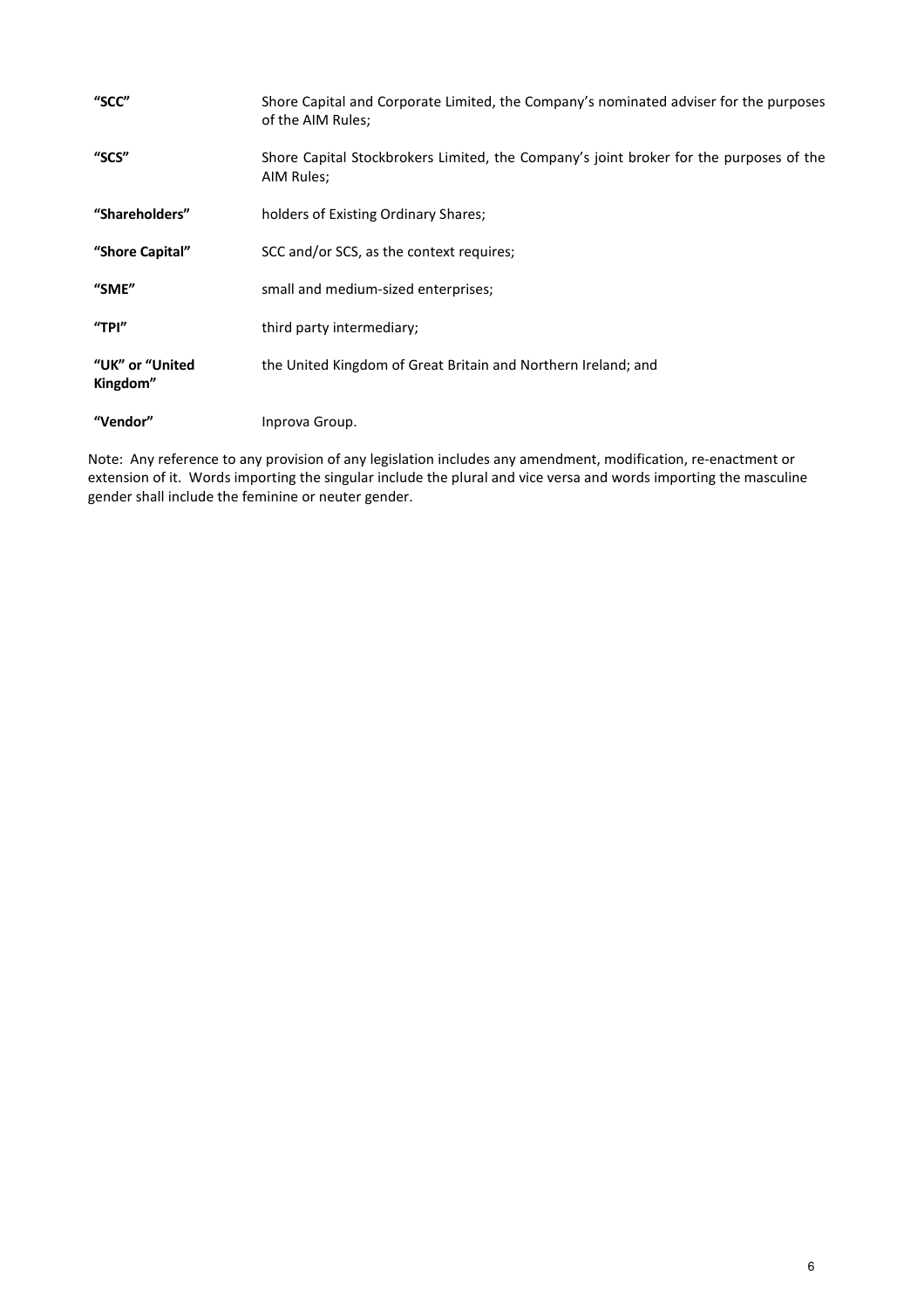#### EXPECTED TIMETABLE OF PRINCIPAL EVENTS

|                                                                                                                         | 2018                               |
|-------------------------------------------------------------------------------------------------------------------------|------------------------------------|
| Announcement of the proposed Acquisition, the Placing and publication<br>of this document                               | 7 December                         |
| Latest time and date for receipt of Forms of Proxy for the General Meeting                                              | By 10.00 a.m. on 21 December       |
| <b>General Meeting</b>                                                                                                  | 10.00 a.m. on 27 December          |
| completion of the Acquisition,<br>Admission,<br>the<br>Placing<br>and<br>commencement of dealings in the Placing Shares | 8.00 a.m. on 28 December           |
| <b>CREST</b> accounts credited                                                                                          | 28 December                        |
| Dispatch of share certificates in respect of the Placing Shares (if<br>applicable)                                      | In week commencing 14 January 2019 |

# STATISTICS RELATING TO THE ACQUISITION AND PLACING

| Number of Existing Ordinary Shares                                                  | 598,821,924    |
|-------------------------------------------------------------------------------------|----------------|
| Number of Placing Shares                                                            | 115,151,516    |
| Enlarged Share Capital on Admission                                                 | 713,973,440    |
| <b>Placing Price</b>                                                                | 16.5p          |
| Placing Shares expressed as a percentage of the Enlarged Share Capital on Admission | 16.1%          |
| Gross proceeds of the Placing receivable by the Company                             | £19.0 million  |
| Market capitalisation of the Company at the Placing Price on Admission              | £117.8 million |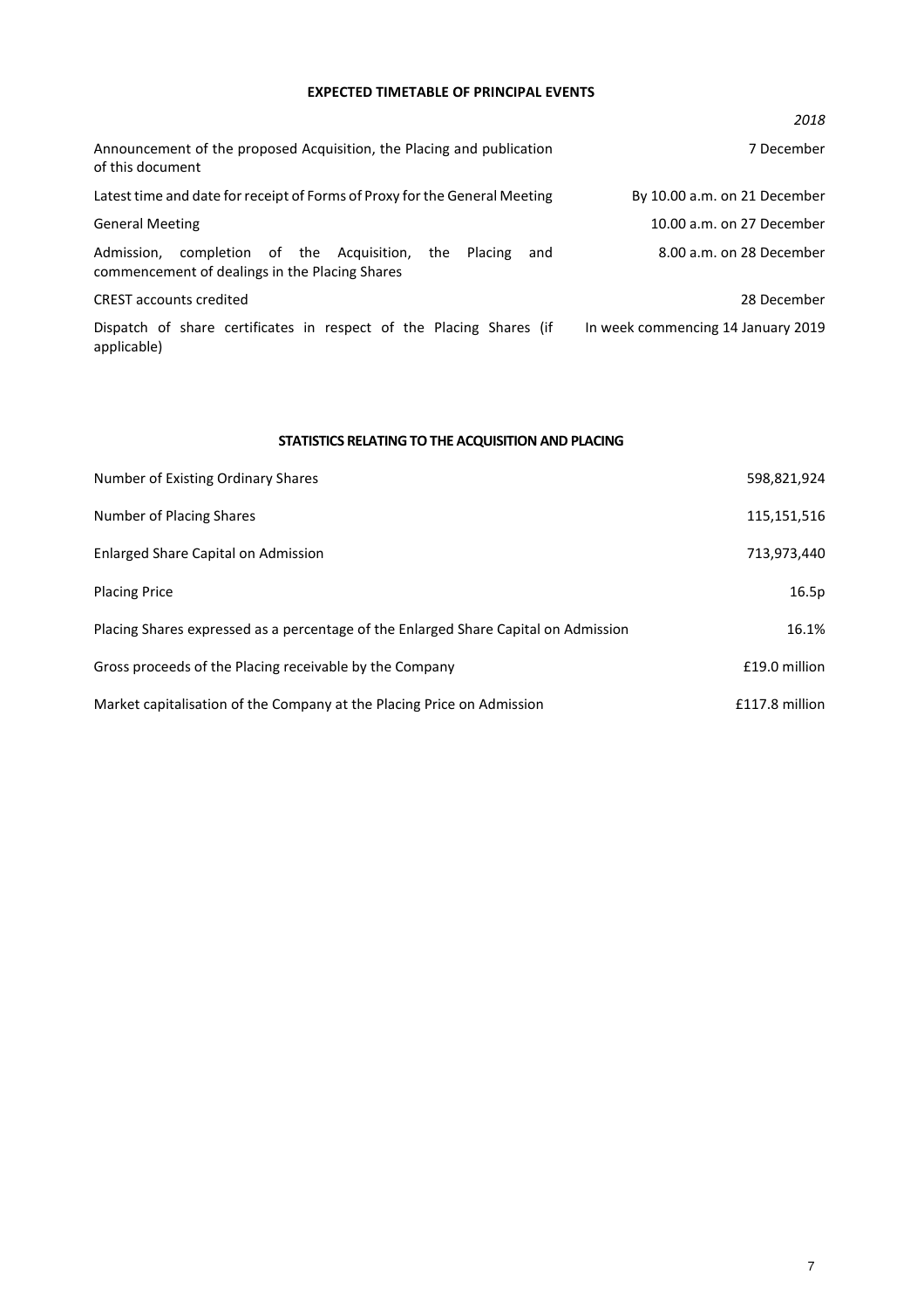#### LETTER FROM THE CHAIRMAN

## Inspired Energy PLC



(Incorporated in England and Wales under the Companies Act 2006 with registered number 07639760)

| Directors:              |                               | Registered office:        |
|-------------------------|-------------------------------|---------------------------|
| Michael Fletcher        | Non-Executive Chairman*       | 29 Progress Business Park |
| Mark Dickinson          | Chief Executive Officer       | Orders Lane               |
| Paul Connor             | <b>Finance Director</b>       | Kirkham                   |
| <b>Matthew Thornton</b> | <b>Non-Executive Director</b> | Lancashire                |
| <b>Richard Logan</b>    | Non-Executive Director*       | <b>PR4 2TZ</b>            |
| Gordon Oliver           | Non-Executive Director*       |                           |

\*Independent Non-Executive Director

7 December 2018

Dear Shareholder,

#### Proposed acquisition of Inprova Finance

#### Placing of 115,151,516 new Ordinary Shares at 16.5 pence per Ordinary Share

and

#### Notice of General Meeting

#### 1. Introduction

The Company today announced that it has entered into an agreement with the Vendor to acquire the issued share capital of Inprova Finance for £19.5 million in cash, on a debt free cash free basis. In addition, the Company is proposing to raise an aggregate of £19.0 million (before expenses) through a placing of 115,151,516 Placing Shares at the Placing Price. The Placing Shares are being placed conditionally, amongst other things, on the passing of the Placing Resolutions at the GM and Admission. Completion of the Acquisition is conditional, amongst other matters, on the receipt of the subscription monies relating to the Placing Shares. The Placing has not been underwritten.

Following the issue of the Placing Shares, the Board expects the Acquisition to be enhancing to Adjusted EPS in FY 2019 and beyond. Further details of the terms of the Acquisition and the Placing are set out below under the headings "Principal terms of the Acquisition" and "Details of the Placing and the use of proceeds".

The main purpose of this document is to set out the reasons for and details of the Acquisition and the Placing, to explain why the Directors consider that they are in the best interests of the Company and its Shareholders as a whole, and to recommend that you vote in favour of the Resolutions to be proposed at the General Meeting, notice of which is set out at the end of this document.

#### 2. Information on Inspired

Inspired was established in 2000 and its core focus is providing expert energy consultancy services to large industrial and commercial clients, including effective buying strategies, market intelligence and extensive management solutions, along with a range of services across the life of each supply contract, including energy accounting, supply chain management, audit/compliance support and monitoring and optimisation services. In July 2018, Cornwall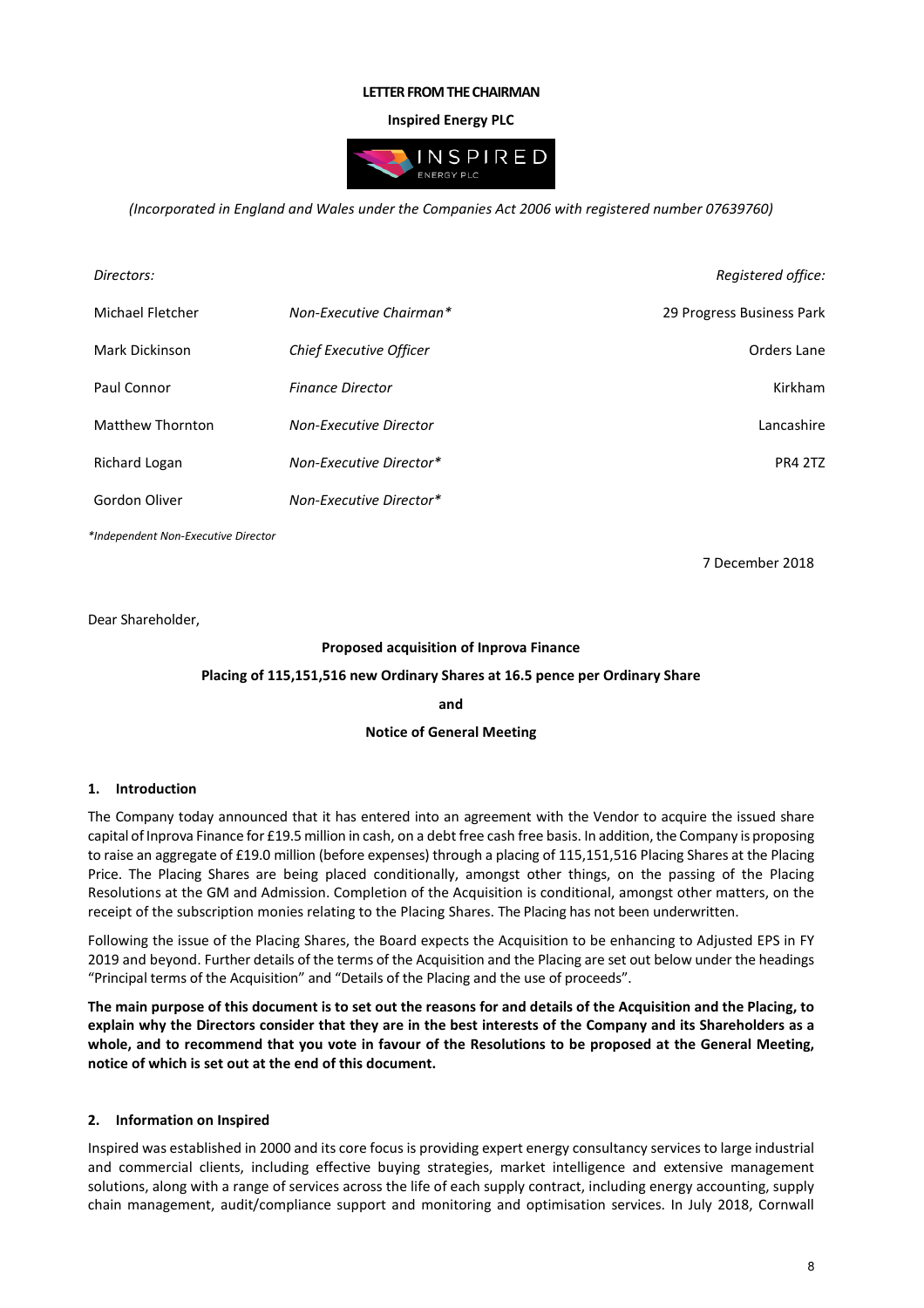Insight, an independent consultancy to the UK energy market, which provides research, insight and intelligence to market participants, released its Q1 2018 update 'TPIs in the Business and Industrial Energy Supply Markets' (the "Cornwall Report"). Within the Cornwall Report, Inspired was ranked as the leading TPI in the Industrial & Commercial ("I&C") sector.

The Company is organised into two divisions, being the Corporate division and the SME division. The Corporate division's core services include the review, analysis, negotiation and bureau of gas and electricity contracts. The Corporate division benefits from a trading team, who actively focus on high-volume customers, providing more complex, long-term energy frameworks based on agreed risk management strategies. The division has been organised to operate under a unified "Inspired" brand with the service offering segmented into four broad categories of customer focus being:

- Energy intensive;
- Commercial/estate intensive;
- Public services; and
- Corporate.

The Corporate division focuses on clients who require a highly tailored offering to simplify, verify, inform, protect and optimise significant and complex energy requirements, which may encompass a number of products or services. To meet its clients evolving needs, the Group is continuing to expand its service and solution offering, with the current focus on the following strategic areas:

- Optimisation Services: Expansion of the Optimisation Services division to match client's increasingly sophisticated needs with respect to monitoring, targeting and efficiency;
- Software Solutions: Creation of a Software Services division to provide software solutions across the energy value chain; and
- Research and Development: Creation of an 'Inspired Incubator' to allow Inspired to support early stage energy and utility solutions, which have the potential to add value to energy consumers in the future.

In FY 2017, the Corporate division generated revenues of £21.46 million and Adjusted EBITDA of £10.20 million. In H1 2018, revenues increased 50 per cent. to £13.76 million contributing 85 per cent. of Group revenues for the period. Adjusted EBITDA in the period increased 50 per cent. to £6.43 million. As at 30 June 2018, the Procurement Corporate Order Book stood at £40.1 million, having increased from £39.0 million as at 31 December 2017.

The SME division employs energy consultants who contact prospective SME clients to offer reduced tariffs and contracts based on the situation of the customer. Leads are generated and managed by the Group's customised customer relationship management and case management IT system. Tariffs are offered from a range of suppliers and the Group is actively working with new suppliers to increase the range of products available to SME clients.

In FY 2017, the SME division generated revenues of £6.00 million and Adjusted EBITDA of £2.46 million. In H1 2018, revenues declined by 17 per cent. to £2.48 million as a result of the Board taking the decision to streamline the focus of the division and discontinue the non-profit generating revenue streams. The reorganisation of the division has allowed it to continue to contribute strong profits and cash in the period, delivering Adjusted EBITDA of £0.94m (H1 2017: £1.01m), with increased margins enabling the division to contribute materially to the cash generation of the Group.

#### 2.1. Strategy

The Board has an established acquisition strategy in place and has, since admission to trading on AIM in 2011, successfully executed 13 acquisitions. The Board believes that it now has a scaleable platform for further organic and acquisitive expansion supported by an established operating structure and integrated IT platforms. The Board has a clear strategy that it believes will enable the Group to continue to build on its success by continuing to grow its share in the UK and Irish TPI market, together with increasing the breadth and complexity of its offering to clients. The Board believes that it can achieve this by:

- Recognising that the UK and Irish energy markets have a known number of energy consumers and these consumers occupy buildings and infrastructure with a series of meter points;
- Understanding that different types of business have different needs at their meter points and each meter point represents an opportunity for Inspired to service the specific needs of the client ("Units of Opportunity");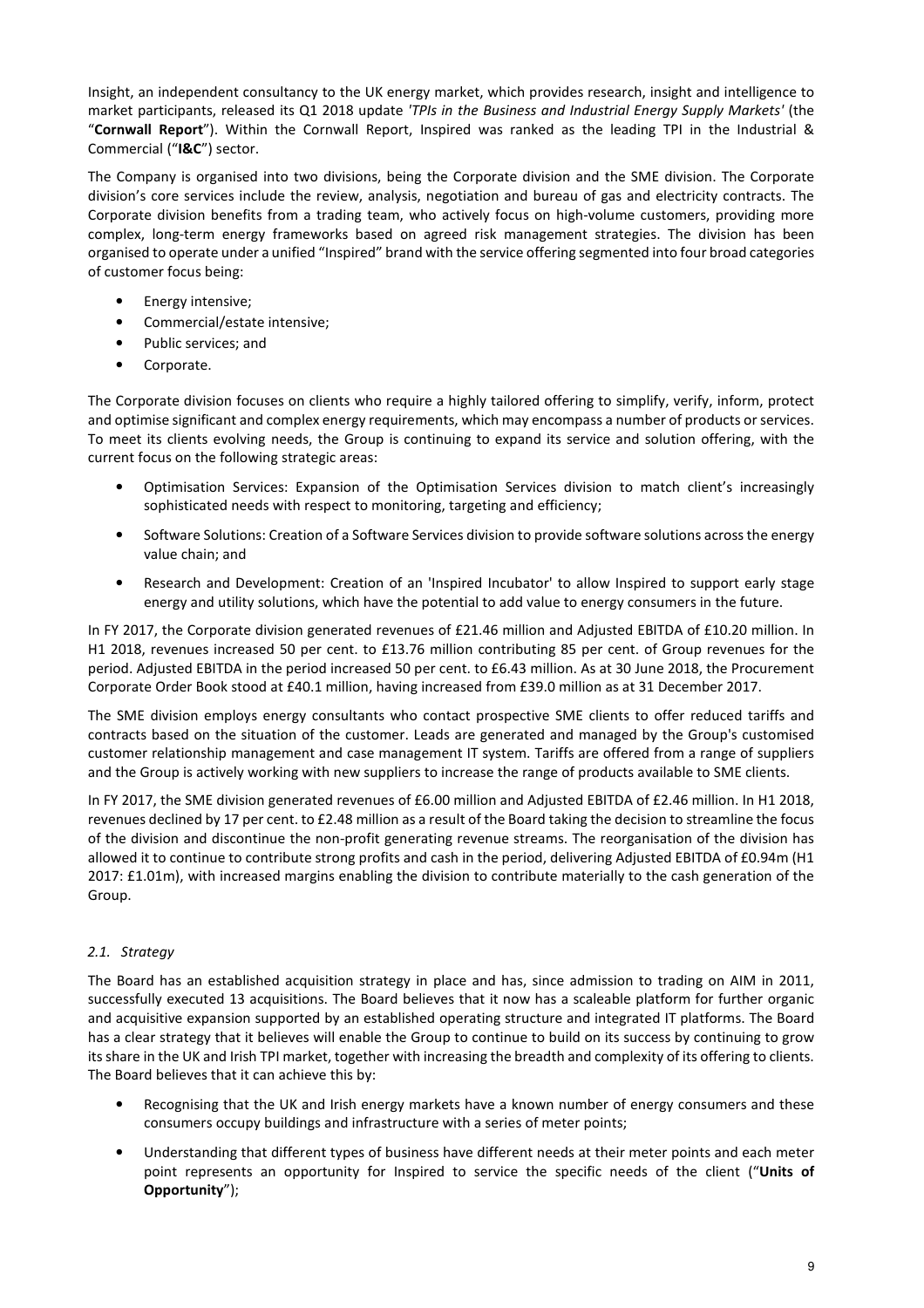- $\bullet$ Expanding the number of Units of Opportunity the Group has a transactional or commercial relationship with through acquisitive and organic growth of the Group's client base;
- Broadening the service offering of the Group and in turn the value Inspired can add to a client at each meter  $\bullet$ point ("Accessible Revenue"); and
- Quantifying the bank of cross-selling opportunities into the Group's existing client base on a case by case  $\bullet$ basis and systematically engaging with clients to maximise their utilisation of relevant services.

In order meet its strategic objectives of growing the Group's access to Units of Opportunity and increasing Accessible Revenue from retained clients, the Board requires any target business to fulfil one or more of the following criteria:

- Additional technical and/or service capability;
- $\bullet$ Sector specialism and diversification;
- $\bullet$ Increased geographic footprint (both regional and international); and/or
- $\bullet$ Earnings accretive.

The Board will continue to seek acquisition opportunities which fit with the Group's strategy in order to augment the Group's services, products or markets.

#### 3. Market overview

#### 3.1. Corporate market overview

The corporate market consists of 1,177,000 meters, being potential Units of Opportunity for the Group, of which c. 925,000 are electricity meters with the balance of 252,000 being gas meters with a total market value of c. £1.2 billion. Based on the data provided by Cornwall Report there are four service areas currently of relevance to the Group, which could provide additional Units of Opportunity and the table below sets out both the estimated market value and the current levels of market penetration within each segment:

| Service area              | Market value (£'m) | Service area             | <b>Available unpenetrated</b><br>"Blue Ocean" |
|---------------------------|--------------------|--------------------------|-----------------------------------------------|
| Procurement               | £254               | Procurement              | 23%                                           |
| <b>Energy Accounting</b>  | £64                | <b>Energy Accounting</b> | 26%                                           |
| Compliance                | £70                | Compliance               | 36%                                           |
| Optimisation              | £812               | Optimisation             | 85%                                           |
| <b>Total Market Value</b> | £1,199             | Average "Blue Ocean"     | 66%                                           |

Source: Data points extracted from the Cornwall Report

#### 3.2. The Group's current market position

The Group's current penetration within the four service areas is as follows:

| Service area              | Share of total market | Share of penetrated market |
|---------------------------|-----------------------|----------------------------|
| Procurement               | 7%                    | 9%                         |
| <b>Energy Accounting</b>  | 12%                   | 16%                        |
| Compliance                | 1%                    | 1%                         |
| Optimisation              | 0%                    | 1%                         |
| <b>Total Market Value</b> | 2%                    | 7%                         |

Source: Data points extracted from the Cornwall Report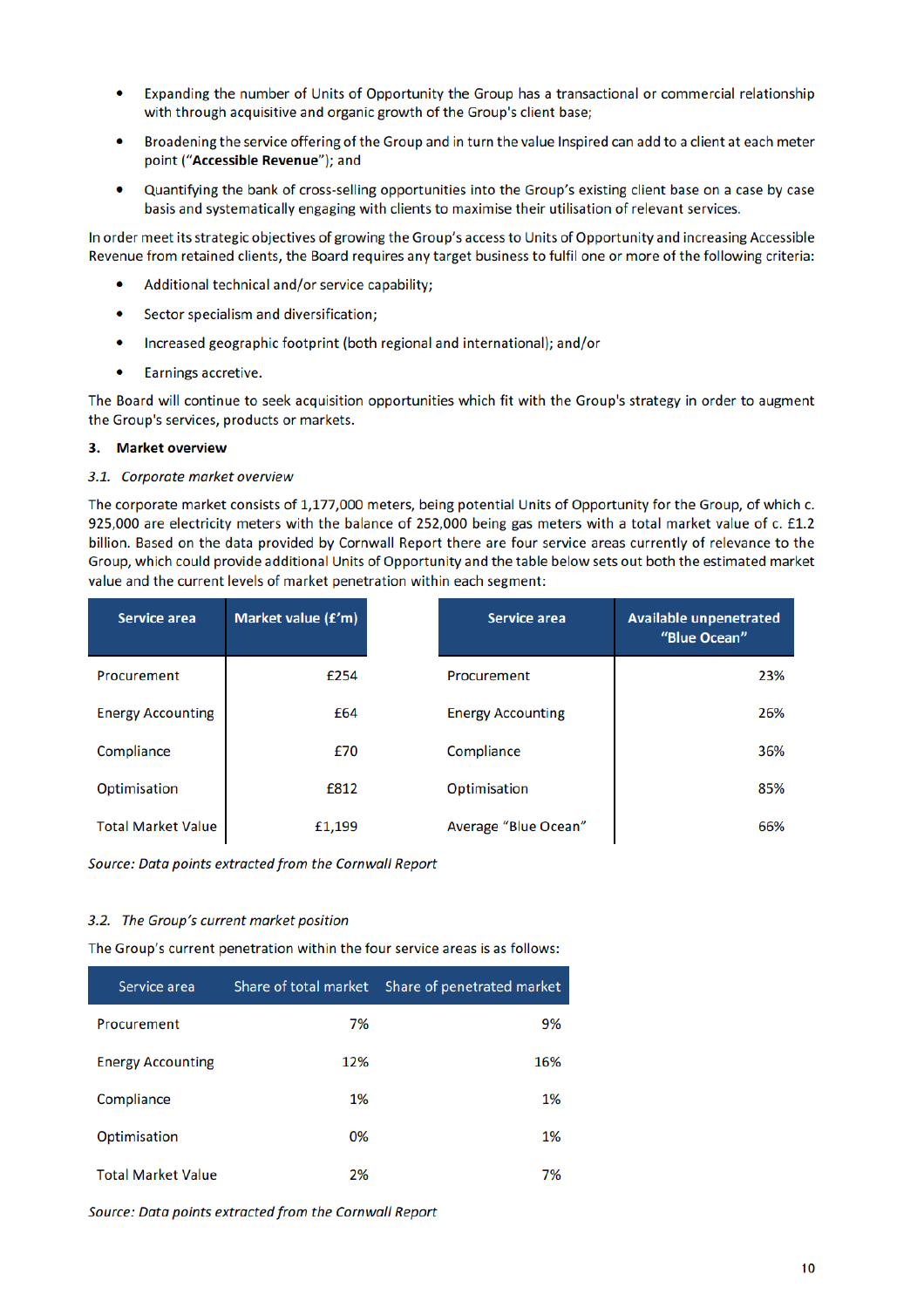A key focus of the Board is to increase the Accessible Revenue per Unit of Opportunity thus broadening the Group's service offering and increasing the conversion of sales of the Group's various services into each meter point.

# 4. Current trading and prospects

On 4 September 2018 the Company announced its results for the six months ended 30 June 2018. Momentum within the Corporate division from a strong H1 has carried into the second half with continuing organic growth. In addition, the benefits of streamlined focus within the SME division have continued into the second half, reflected in robust margins and cash generation.

The acquisitions from H1 are now fully integrated into the Group and performing in line with management's expectations. On 11 September 2018, the Group announced the acquisition of Professional Cost Management Group Limited, a national cost recovery specialist, for an aggregate consideration of up to £700,000 payable in cash. The Group expects to shortly make its first investment in an incubator project, a software development group with a focus on energy related systems, which will provide the Group with access to its services and an option to acquire the business on pre-agreed terms. The Board remains confident in meeting full year market expectations.

## 5. Information on Inprova Group

The Inprova Group is headquartered in Warrington and consists of two divisions being the Energy division and Services division. The Services Division provides a range of procurement support to clients, including property and construction, facilities management and maintenance, fleet and logistics. Under the Acquisition Agreement the Company will acquire the Energy division which resides in Inprova Finance, with the Services division remaining in Inprova Group.

## 5.1. Overview of Inprova Finance

IFL is a provider of energy procurement and consulting services that has expanded significantly through acquisition. In 2015, Inprova Group acquired three businesses to bolster IFL: Energy Team (UK) Limited, ENER-G Limited and UES Energy Group Limited. Subsequently, in January 2018, Inprova Group acquired E&CM Holdings Limited. As a result of these acquisitions Inprova Group's Energy division was ranked joint eighth in the I&C sector index rankings of the Cornwall Report.

The Energy division operates primarily from two sites in Surrey and a site in South Wales, employing a total of 92 staff. The business is focussed on servicing four sectors which it believes have attractive long-term growth dynamics, being data centres, social housing, education and construction.

# 5.1.1. Services

#### Energy Procurement

IFL provides energy procurement services to its customers analysing usage data to recommend the appropriate options. Contracts are offered on a fixed price or flexible risk managed basis alongside the provision of bureau and bill validation services. Risk managed contracts are tailored to the end customers' specific requirements to create a bespoke energy purchasing strategy. In addition, IFL utilises collective purchasing agreements to enable smaller organisations to purchase fixed price contracts whilst benefitting from volume purchase discounts.

Revenues are generated either via commission payable by the energy supplier based on energy consumption of the customer or by way of a fixed fee arrangement with IFL for energy procurement ("Procurement Revenues"). Procurement Revenues represented 96.8 per cent. of IFL's revenues in the financial year ended 30 June 2018.

#### Energy Services

IFL also provides consultancy services to its customers to enable customers to buy energy efficiently and monitor and reduce their carbon footprint. Services offered include energy audits, identification of energy-saving opportunities, tenant billing, data circuit monitoring, training programmes and meter installation and maintenance. These consultancy services can assist customers in complying with the UK government's Energy Saving Opportunity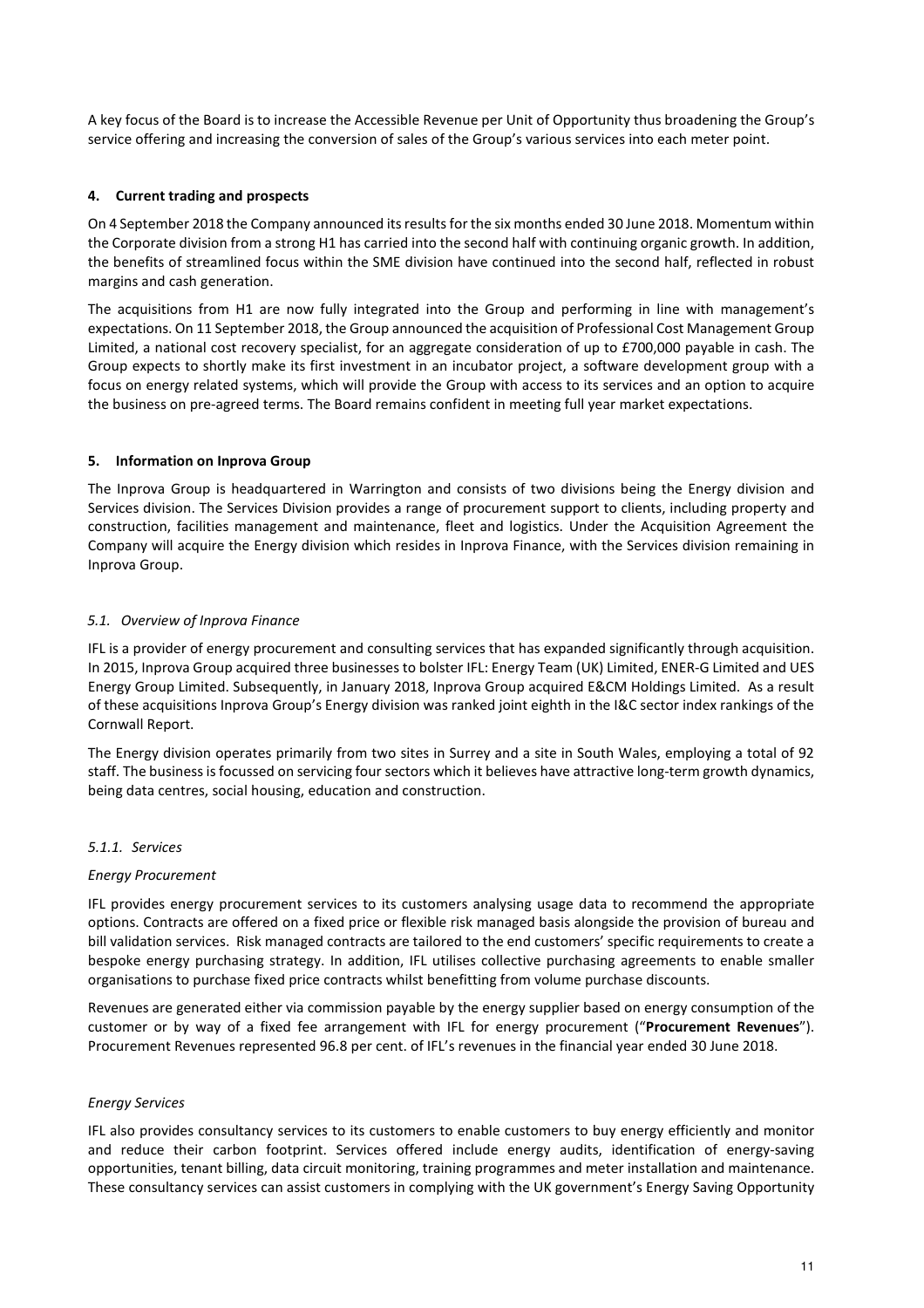Scheme regulations. Energy Services Revenues represented 3.2 per cent. of IFL's revenues in the financial year ended 30 June 2018.

#### 6. Summary financial results of IFL

Set out below are extracts from IFL's unaudited financial statements which were prepared under UK GAAP. The Company has a 30 June year end. In 2018, IFL generated revenues of £7.84 million. The top ten customers in 2018 represented 16.2 per cent. of revenues.

| Profit and Loss      |         |         | <b>Balance Sheet</b> |         |         |
|----------------------|---------|---------|----------------------|---------|---------|
| f'000                | FY 2017 | FY 2018 | f'000                | FY 2017 | FY 2018 |
| Revenue              | 7,222   | 7,844   | Gross assets         | 10,227  | 12,109  |
| <b>EBITDA</b>        | 2,459   | 2,910   | Net assets           | 8,490   | 8,108   |
| Profit after tax*    | 1,343   | 2.406   |                      |         |         |
| <b>EBITDA</b> margin | 34.0%   | 37.0%   |                      |         |         |

#### \*Before exceptional items

As at 30 June 2018, IFL's order book stood at c.£11.6 million of which c.£11.2 million relates to Procurement Revenues with the balance relating to Energy Services Revenues. IFL states that the order book represents committed contracts that have an average duration of 2.2 years and an average time remaining of 14.7 months.

#### 7. Background to and reasons for the Acquisition

The Acquisition of IFL will be consistent with Inspired's stated strategy of generating growth organically or through acquisition. IFL is a significant operator within the UK TPI market and IFL has confirmed that as at July 2018 it had over 1,000 customers representing over 19,000 meter points. IFL is therefore a complementary acquisition to Inspired's core Corporate division and further extends the Group's geographical footprint and sector specialism. The Board believes that consolidation of the first and eighth ranked TPIs in the I&C sector will further strengthen the Group's market position.

The Acquisition, will provide an increased Unit of Opportunity base for the Enlarged Group. The Acquisition will provide Inspired with the opportunity to leverage off its existing platform to cross-sell the broader range of capabilities and services that the Group provides into IFL's customer base.

In the year to 30 June 2018, IFL generated EBITDA of £2.91 million at a margin of 37.0 per cent., reflecting the valueadded nature of IFL's services as well as its focus on I&C customers with complex energy requirements. This compares with the Group's EBITDA margin for FY 2017 of 40.0 per cent., with the Corporate division generating an EBITDA margin of 47.5 per cent.. The Board believes that IFL's margins are capable of being brought into line with those of the Group and, that there is scope to generate operational efficiencies across the enlarged Group through economies of scale and the dilution of central costs as well as operational synergies through the alignment of internal IT systems, procedures and processes.

# 8. Principal terms of the Acquisition

#### 8.1. Acquisition Agreement

Under the terms of the Acquisition Agreement, Inspired has agreed to acquire the entire issued share capital of Inprova Finance from the Vendor for the Consideration, upon Completion. Completion of the Acquisition is conditional, amongst other things, on the receipt of the subscription monies relating to the Placing Shares.

The Acquisition Agreement contains warranties and indemnities in favour of Inspired customary for a transaction of this nature. The warranties relating to the Vendor's title to the shares being sold and its capacity to sell such shares were given on signing of the Acquisition Agreement and will be repeated prior to completion of the Acquisition ("Completion") and Completion is conditional on such warranties not having been breached. The remaining warranties relating to the business of Inprova Finance were also given on signing of the Acquisition Agreement and will be repeated prior to Completion.

The existing management of IFL, who are not related to the Vendor, will be retained by the Group. The managing director of IFL has been with the business over two years and is well known to executive management of inspired.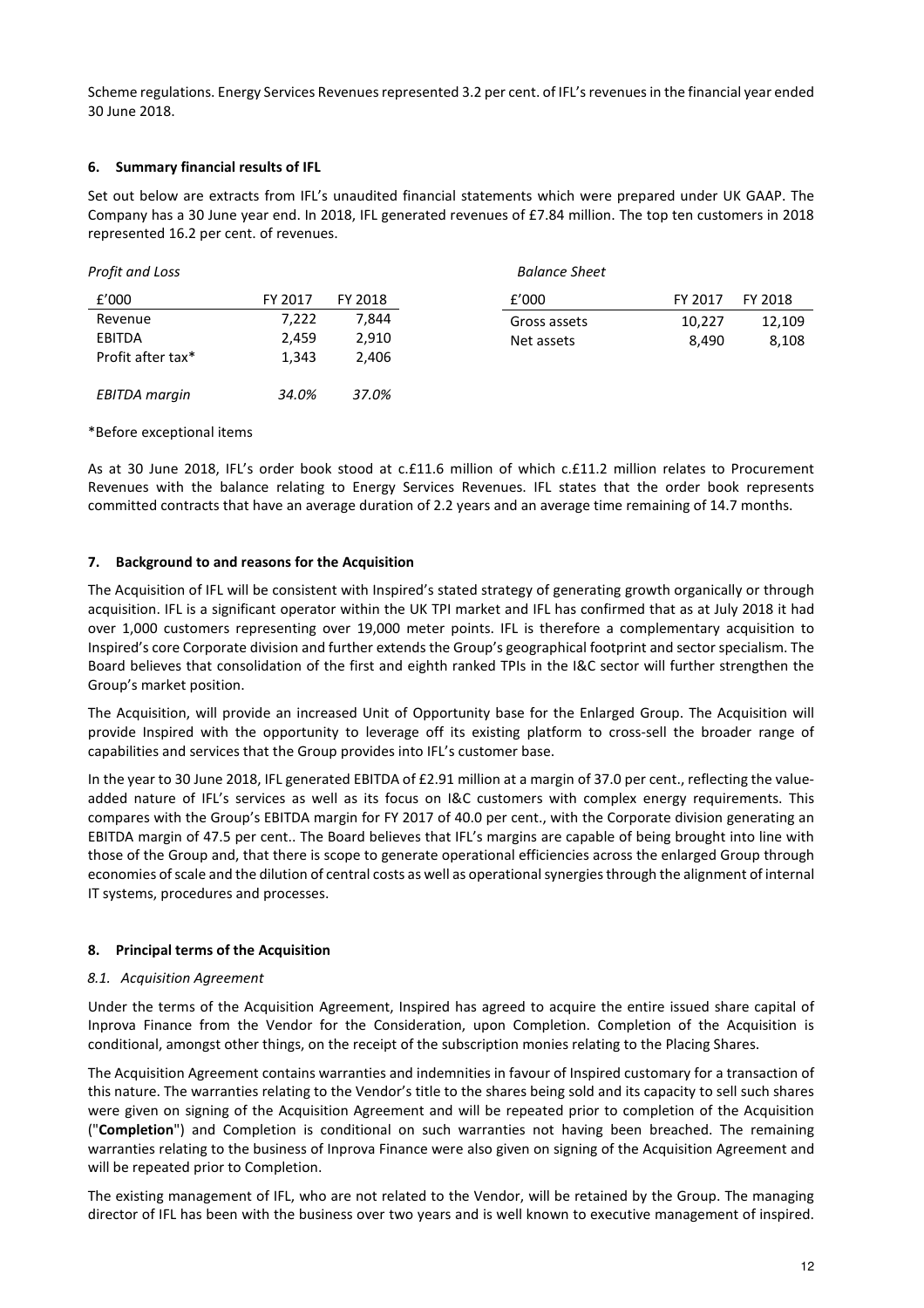The managing director will remain with the Enlarged Group and the Board intends to incentivise him and other key employees of IFL by granting share options in the Group following Completion. The Group has also, conditional on Completion, entered into a transitional service agreement with Inprova Group which will extend for up to two years.

## 9. Details of the Placing and use of proceeds

The Placing will raise, in aggregate, £19.0 million (before commissions and expenses) through the conditional placing of the Placing Shares at a price of 16.5 pence per share with institutional and other investors.

The Placing Shares, when issued, will represent approximately 16.1 per cent. of the Enlarged Share Capital immediately following Admission. The Placing Shares will rank in full for all dividends with a record date on or after the date of Admission and otherwise equally with the Ordinary Shares in issue from the date of Admission.

The Placing (which is not being underwritten) is conditional, amongst other things, upon:

- (a) the Placing Agreement becoming unconditional in all respects as regards the Placing (Admission occurring) and not having been terminated in accordance with its terms prior to Admission;
- (b) the Placing Resolutions set out in the Notice of General Meeting being approved by the Shareholders; and
- (c) Admission of the Placing Shares becoming effective on or before 8.00 a.m. on 28 December 2018 or such later date as the Company, Shore Capital and Peel Hunt may agree, being no later than 8.00 a.m. on 31 January 2019.

The Placing is not conditional on the Acquisition completing and therefore there is a risk, albeit the Directors consider it highly unlikely, that the Placing will complete and the Acquisition does not complete. The Directors believe that if Admission occurs and therefore the Placing completes, it is very unlikely that the Acquisition will not complete. Consequently, given the nature of the risk, the Directors have not considered it necessary to consider alternative uses for the net proceeds from the Placing if the Acquisition does not complete apart from that it would use the net proceeds in a way which is in the best interests of the Shareholders as a whole.

## 9.1. The Placing Agreement

Pursuant to the terms of the Placing Agreement, the Brokers have conditionally agreed to use their reasonable endeavours, as agents for the Company, to procure subscribers for the Placing Shares at the Placing Price with certain institutional and other investors.

The Placing Agreement contains warranties from the Company in favour of the Brokers in relation to, amongst other things, the accuracy of the information in this document and other matters relating to the Group and its business. In addition, the Company has agreed to indemnify Shore Capital and Peel Hunt in relation to certain liabilities they may incur in respect of the Placing. The Brokers have the right to terminate the Placing Agreement in certain circumstances prior to Admission, in particular, in the event of a material breach of the warranties given in the Placing Agreement, the failure of the Company to comply in any material respect with its obligations under the Placing Agreement, the occurrence of a force majeure event which in the Brokers' opinion may be material, or a material adverse change affecting the financial position or business or prospects of the Company.

#### 9.2. Settlement and dealings

Application will be made to the London Stock Exchange for the Placing Shares to be admitted to trading on AIM. It is expected that Admission will become effective and that dealings in the Placing Shares will commence on 28 December 2018, subject to the passing of the Placing Resolutions at the GM.

The Placing Shares being issued pursuant to the Placing will, on Admission, rank in full for all dividends and other distributions declared, made or paid on the Ordinary Shares after Admission and will otherwise rank pari passu in all respects with the issued Ordinary Shares.

#### 9.3. Use of proceeds

The Company intends to use the net proceeds of the Placing to finance the Consideration and will utilise its existing bank facilities to finance the balance of the Consideration and associated advisory fees relating to the Acquisition.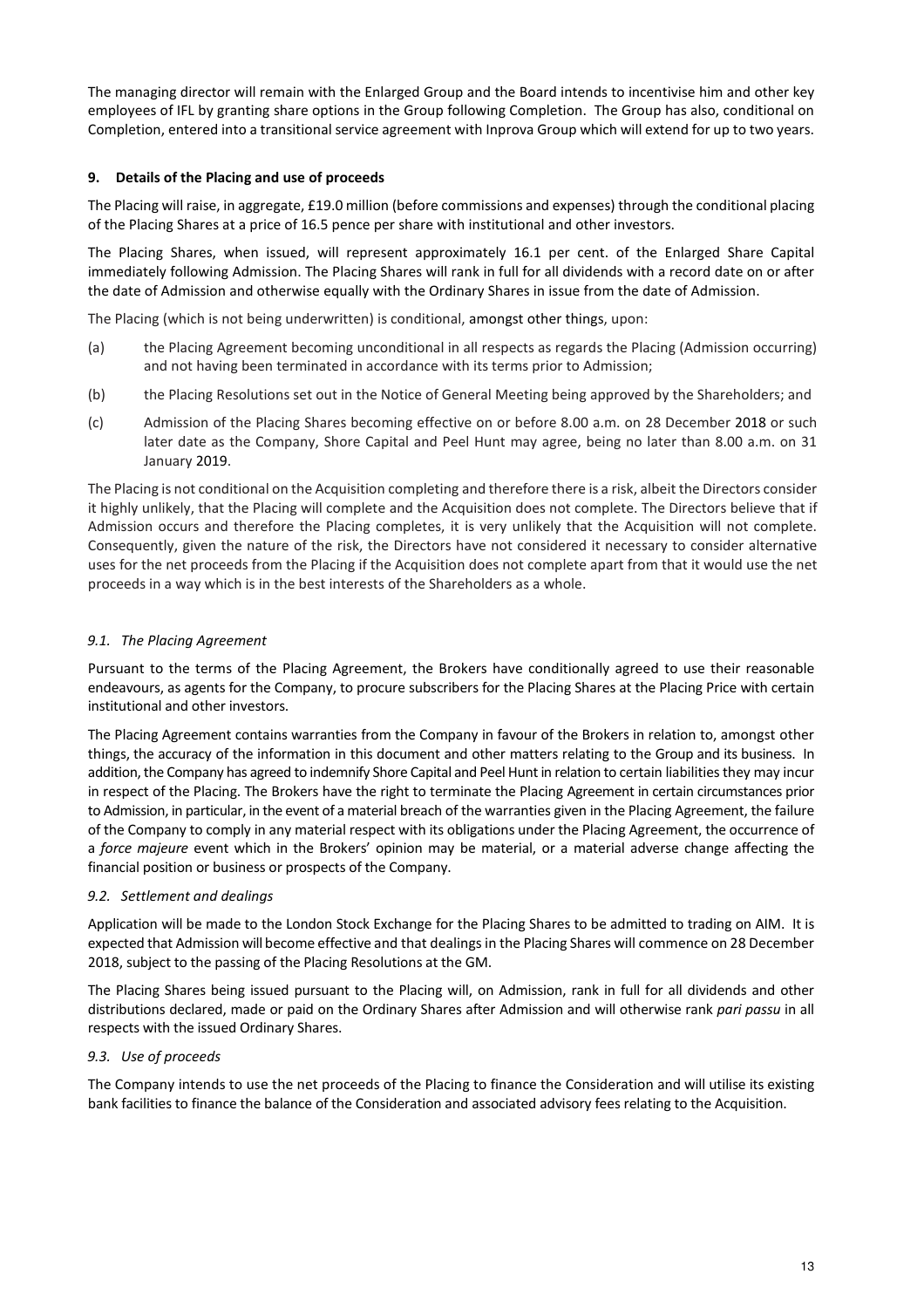#### 10. Irrevocable undertakings

The Company has received irrevocable undertakings to vote in favour of the Resolutions from all Directors who hold ordinary shares, and certain Shareholders who hold, or are interested in, an aggregate of 98,609,979 Existing Ordinary Shares, representing approximately 16.47 per cent. of the Company's current issued share capital.

# 11. General Meeting

Set out at the end of this document is a notice convening the General Meeting to be held at the offices of Shore Capital Stockbrokers Limited, The Corn Exchange, Fenwick Street, Liverpool, L2 7RB on 27 December 2018 at 10.00 a.m, at which the Resolutions will be proposed as ordinary or special resolutions as summarised below:

## Ordinary Resolution

1. THAT, the Directors of the Company be generally and unconditionally authorised for the purpose of section 551 of the Act to exercise all or any of the powers of the Company to allot shares of the Company or to grant rights to subscribe for, or to convert any security into, shares of the Company (such shares and rights being together referred to as relevant securities) in connection with the Placing up to an aggregate nominal value of £143,939.40,

provided that this authority shall, unless previously renewed, varied or revoked by the Company in general meeting, expire at the conclusion of the next annual general meeting or on the date which is six months after the next accounting reference date of the Company (if earlier); and

#### Special Resolution

2. THAT, if resolution 1 above is passed, the Directors of the Company be authorised to allot equity securities for cash under the authority given by that resolution 1 as if section 561 of the Act did not apply to any such allotment or sale, such authority to be limited to the allotment of equity securities in connection with the Placing up to an aggregate nominal amount of £143,939.40, representing approximately 16.1 per cent. of the Enlarged Share Capital of the Company,

such authority to expire at the end of the next annual general meeting or on the date which is six months after the next accounting reference date of the Company (if earlier);

#### Ordinary Resolution

- 3. THAT, in substitution for all existing and unexercised authorities and powers (other than as set out in Resolutions 1 and 2 above), the Directors of the Company be generally and unconditionally authorised for the purpose of section 551 of the Act:
	- a. to exercise all or any of the powers of the Company to allot shares of the Company or to grant rights to subscribe for, or to convert any security into, shares of the Company (such shares and rights being together referred to as relevant securities) up to an aggregate nominal value of £294,514.05 to such persons at such times and generally on such terms and conditions as the Directors may determine (subject always to the articles of association of the Company); and further
	- b. to allot equity securities up to an aggregate nominal value of £589,028.09 (such amount to be reduced by the nominal value of any relevant securities allotted pursuant to the authority in paragraph 3a. above) in connection with a rights issue or similar offer in favour of ordinary shareholders,

provided that this authority shall, unless previously renewed, varied or revoked by the Company in general meeting, expire at the conclusion of the next annual general meeting or on the date which is six months after the next accounting reference date of the Company (if earlier); and

#### Special Resolution

- 4. THAT, if resolution 3 above is passed, the Directors of the Company be authorised to allot equity securities for cash under the authority given by that resolution 3 and/or to sell ordinary shares held by the Company as treasury shares for cash as if section 561 of the Act did not apply to any such allotment or sale, such authority to be limited to:
	- a. the allotment of equity securities or sale of treasury shares in connection with a rights issue or similar offer in favour of ordinary shareholders; and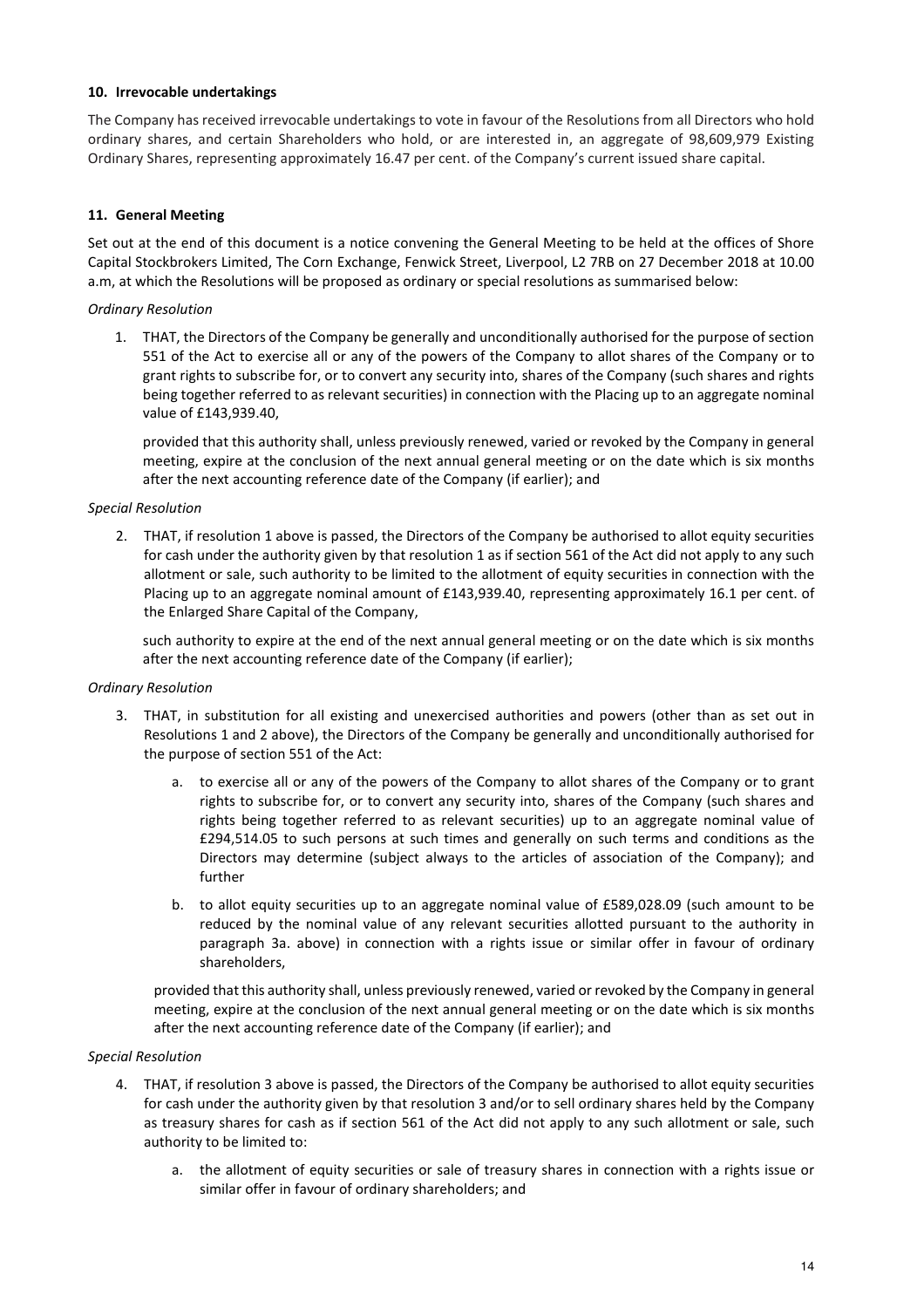b. the allotment of equity securities or sale of treasury shares (otherwise than under paragraph 4a. above) up to an aggregate nominal amount of £44,623.34, representing approximately 5 per cent. of the Enlarged Share Capital of the Company on Admission,

such authority to expire at the end of the next annual general meeting or on the date which is six months after the next accounting reference date of the Company (if earlier).

#### 12. Action to be taken

The Form of Proxy for use at the General Meeting by Shareholders holding Existing Ordinary Shares in certificated form accompanies this document. Whether or not you intend to be present at the meeting, the Form of Proxy should be completed and signed in accordance with the instructions thereon and returned to the Company's registrars, Equiniti Limited, Aspect House, Spencer Road, Lancing, West Sussex BN99 6DA as soon as possible, but in any event so as to be received by no later than 10.00 a.m. on 27 December 2018. Alternatively, CREST members who wish to appoint a proxy or proxies via CREST may do so in accordance with the procedures set out in the Notice of General Meeting and described in the CREST Manual. The completion and return of a Form of Proxy or appointment of a proxy via CREST will not preclude Shareholders from attending the General Meeting and voting in person should they so wish.

#### 13. Recommendation

The Directors consider the Placing to be in the best interests of the Company and its Shareholders as a whole and accordingly unanimously recommend that Shareholders vote in favour of the Resolutions as they intend to do in respect of their beneficial holdings amounting, in aggregate, to 50,762,099 Existing Ordinary Shares, representing approximately 8.48 per cent. of the current issued share capital of the Company.

Yours faithfully

Michael Fletcher Non-Executive Chairman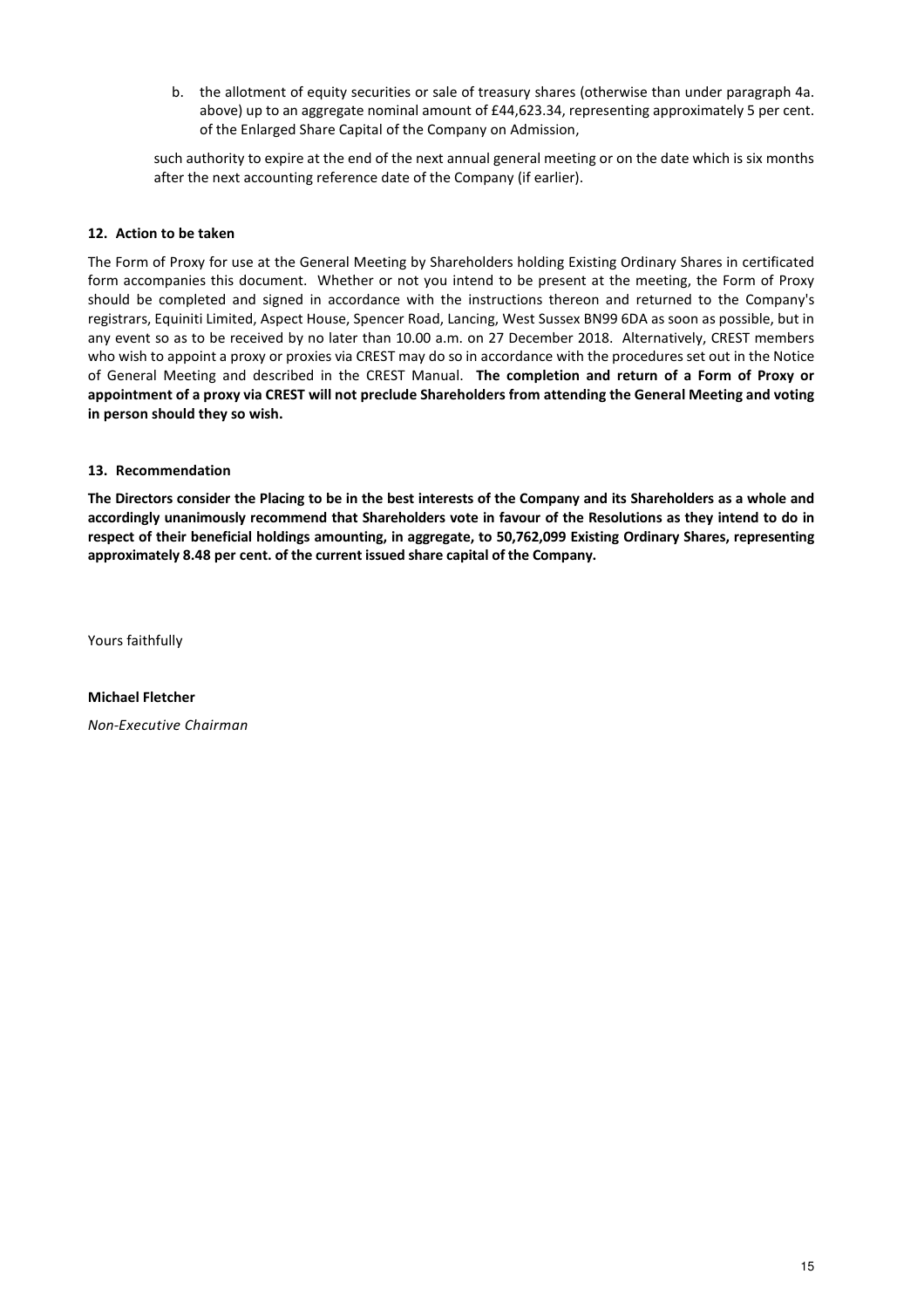# Inspired Energy PLC

(Incorporated and registered in England and Wales under the Companies Act 1985 with registered number 07639760)

#### Notice of General Meeting

Notice is hereby given that a general meeting (Meeting) of Inspired Energy PLC (Company) will be held at the offices of Shore Capital Stockbrokers Limited, The Corn Exchange, Fenwick Street, Liverpool, L2 7RB on 27 December 2018 at 10.00 a.m., for the purpose of considering and, if thought fit, passing the following resolutions (Resolutions), of which resolutions 1 and 3 will be proposed as ordinary resolutions and resolutions 2 and 4 will be proposed as a special resolutions:

In this notice words and defined terms shall have the same meanings as words and defined terms in the circular to the holders of Ordinary Shares dated 7 December 2018 to which this notice is attached.

#### Ordinary Resolution

1. THAT, the Directors of the Company be generally and unconditionally authorised for the purpose of section 551 of the Act to exercise all or any of the powers of the Company to allot shares of the Company or to grant rights to subscribe for, or to convert any security into, shares of the Company (such shares and rights being together referred to as relevant securities) in connection with the Placing up to an aggregate nominal value of £143,939.40 to such persons at such times and generally on such terms and conditions as the Directors may determine (subject always to the articles of association of the Company),

provided that this authority shall, unless previously renewed, varied or revoked by the Company in general meeting, expire at the conclusion of the next annual general meeting or on the date which is six months after the next accounting reference date of the Company (if earlier) save that the Directors of the Company may, before the expiry of such period, make an offer or agreement which would or might require relevant securities to be allotted after the expiry of such period and the Directors of the Company may allot relevant securities in pursuance of such offer or agreement as if the authority conferred by this resolution had not expired; and

#### Special Resolution

2. THAT, if resolution 1 above is passed, the Directors of the Company be authorised to allot equity securities for cash under the authority given by that resolution 1 as if section 561 of the Act did not apply to any such allotment or sale, such authority to be limited to the allotment of equity securities in connection with the Placing up to an aggregate nominal amount of £143,939.40, representing approximately 16.1 per cent. of the Enlarged Share Capital of the Company,

such authority to expire at the end of the next annual general meeting or on the date which is six months after the next accounting reference date of the Company (if earlier) save if, prior to its expiry, the Company may make offers and enter into agreements which would, or might, require equity securities to be allotted after the authority expires, and the Directors of the Company may allot equity securities under any such offer or agreement as if the authority had not expired;

#### Ordinary Resolution

- 3. THAT, in substitution for all existing and unexercised authorities and powers (other than as set out in Resolutions 1 and 2 above), the Directors of the Company be generally and unconditionally authorised for the purpose of section 551 of the Act:
	- a. to exercise all or any of the powers of the Company to allot shares of the Company or to grant rights to subscribe for, or to convert any security into, shares of the Company (such shares and rights being together referred to as relevant securities) up to an aggregate nominal value of £294,514.05 to such persons at such times and generally on such terms and conditions as the Directors may determine (subject always to the articles of association of the Company); and further
	- b. to allot equity securities up to an aggregate nominal value of £589,028.09 (such amount to be reduced by the nominal value of any relevant securities allotted pursuant to the authority in paragraph 3a. above) in connection with a rights issue or similar offer in favour of ordinary shareholders where the equity securities respectively attributable to the interest of all ordinary shareholders are proportionate (as nearly as may be) to the respective numbers of ordinary shares held by them, subject only to such exclusions or other arrangements as the Directors of the Company may consider appropriate to deal with fractional entitlements or legal and practical difficulties under the laws of, or the requirements of any recognised regulatory body in, any territory,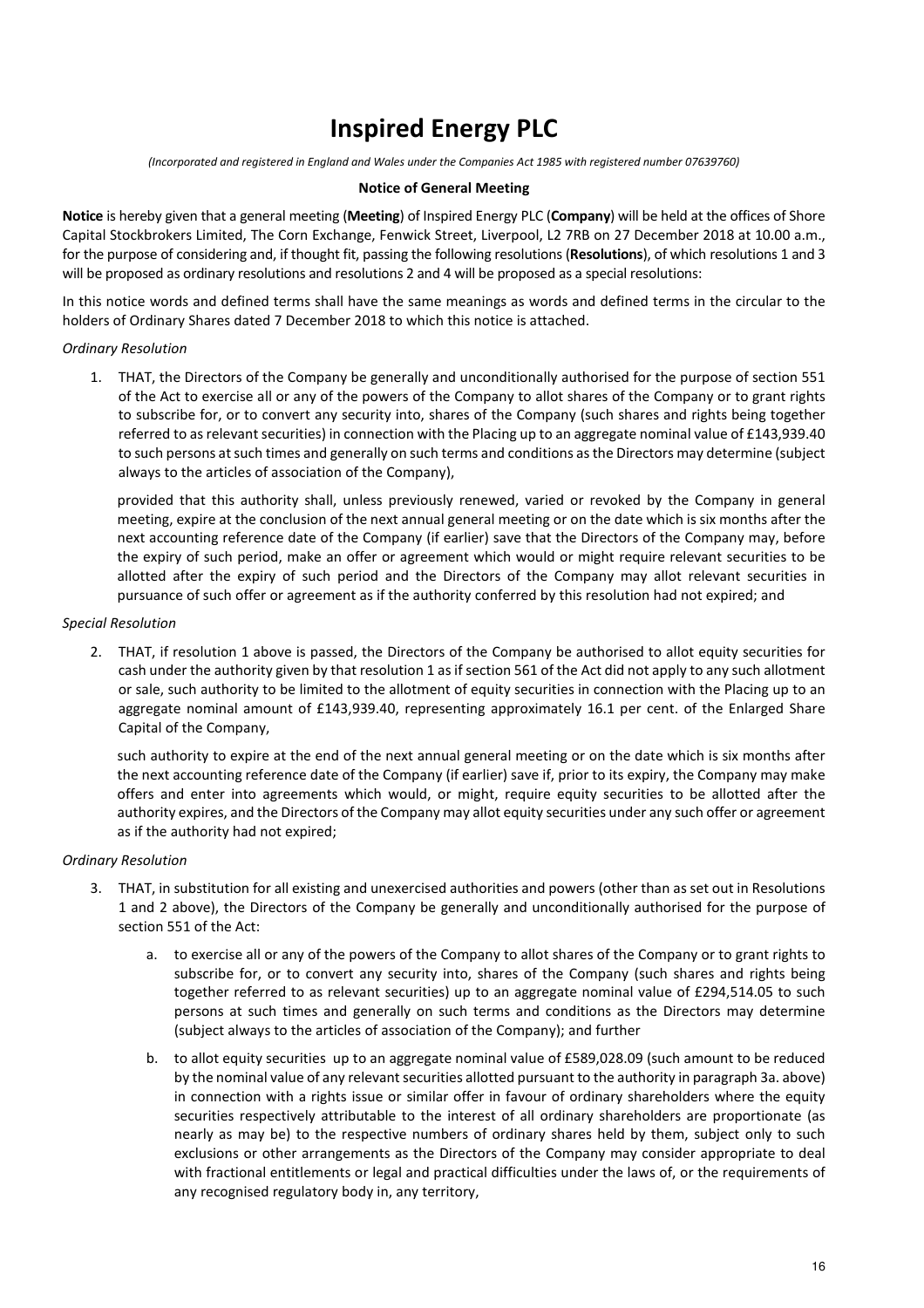provided that this authority shall, unless previously renewed, varied or revoked by the Company in general meeting, expire at the conclusion of the next annual general meeting or on the date which is six months after the next accounting reference date of the Company (if earlier) save that the Directors of the Company may, before the expiry of such period, make an offer or agreement which would or might require relevant securities or equity securities (as the case may be) to be allotted after the expiry of such period and the Directors of the Company may allot relevant securities or equity securities (as the case may be) in pursuance of such offer or agreement as if the authority conferred by this resolution had not expired; and

## Special Resolution

- 4. THAT, if resolution 3 above is passed, the Directors of the Company be authorised to allot equity securities for cash under the authority given by that resolution 3 and/or to sell ordinary shares held by the Company as treasury shares for cash as if section 561 of the Act did not apply to any such allotment or sale, such authority to be limited to:
	- a. the allotment of equity securities or sale of treasury shares in connection with a rights issue or similar offer in favour of ordinary shareholders where the equity securities respectively attributable to the interests of all ordinary shareholders are proportionate (as nearly as may be) to the respective numbers of ordinary shares held by them, subject only to such exclusions or other arrangements as the Directors of the Company may consider appropriate to deal with fractional entitlements or legal and practical difficulties under the laws of, or the requirements of any recognised regulatory body in, any territory; and
	- b. the allotment of equity securities or sale of treasury shares (otherwise than under paragraph 4a. above) up to an aggregate nominal amount of £44,623.34, representing approximately 5 per cent. of the Enlarged Share Capital of the Company on Admission,

such authority to expire at the end of the next annual general meeting or on the date which is six months after the next accounting reference date of the Company (if earlier) save if, prior to its expiry, the Company may make offers and enter into agreements which would, or might, require equity securities to be allotted (and treasury shares to be sold) after the authority expires, and the Directors of the Company may allot equity securities (and sell treasury shares) under any such offer or agreement as if the authority had not expired.

By order of the board

\_\_\_\_\_\_\_\_\_\_\_\_\_\_\_\_\_\_\_\_\_

Michael Fletcher